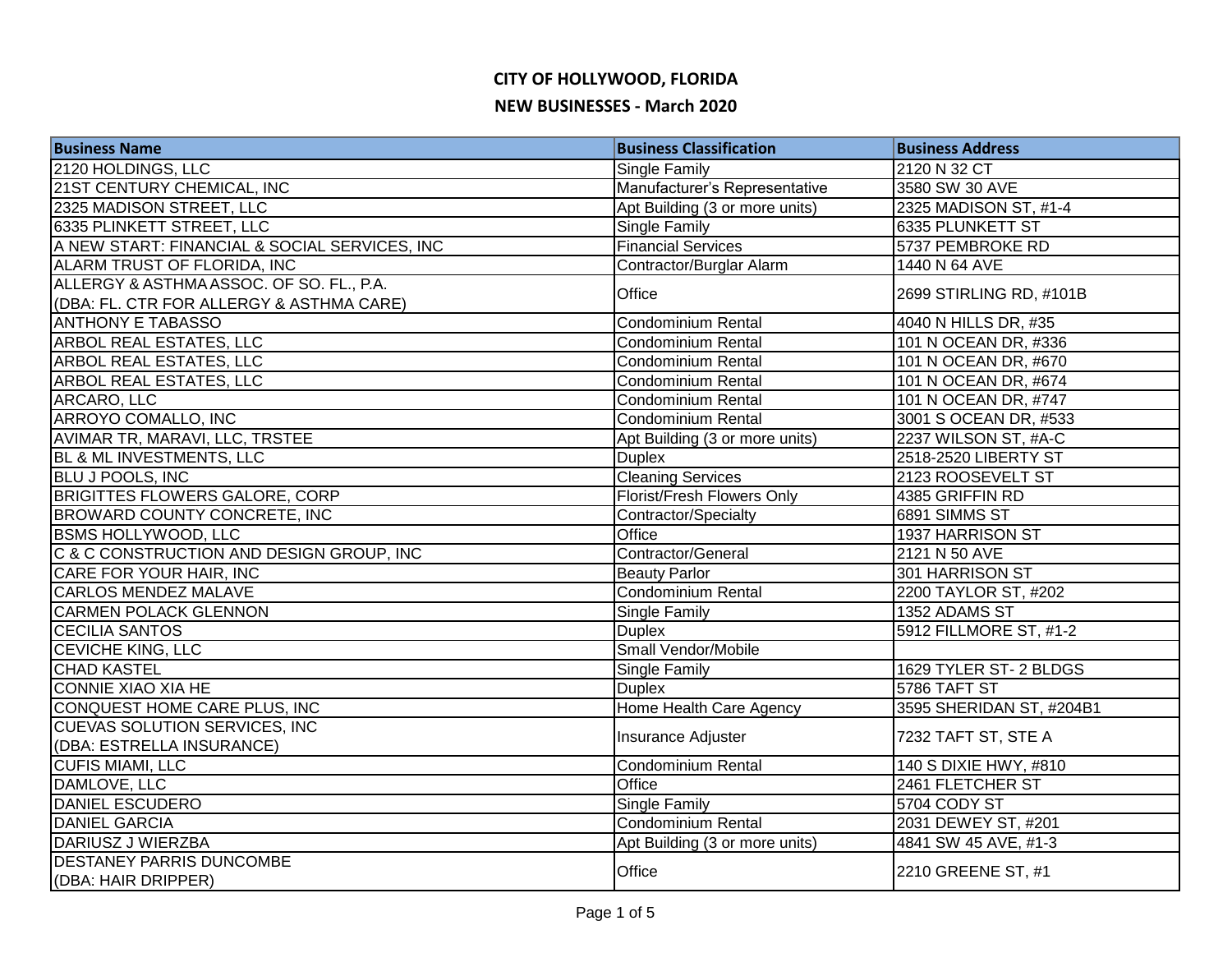## **CITY OF HOLLYWOOD, FLORIDA**

#### **NEW BUSINESSES - March 2020**

| <b>Business Name</b>                                         | <b>Business Classification</b>      | <b>Business Address</b>  |
|--------------------------------------------------------------|-------------------------------------|--------------------------|
| DONTACH, LTD                                                 | <b>Condominium Rental</b>           | 140 S DIXIE HWY, #1013   |
| DUE DILIGENCE HOME INSPECTIONS, LLC                          | Home Inspector                      | 6820 GREENE ST           |
| EZECARO, INC                                                 | <b>Condominium Rental</b>           | 2200 TAYLOR ST, #105     |
| <b>FABRIZIO PAURI</b>                                        | Single Family                       | <b>1540 MAYO ST</b>      |
| FAMILY INSURANCE SERVICES, INC                               | Insurance Agency                    | 2699 STIRLING RD, #405C  |
| FIVE STAR REHABILITATION AND WELLNESS SVCS, LLC              |                                     |                          |
| (DBA: AGEILITY PHYSICAL THERAPY SOLUTIONS AT MAJESTIC MEMORY | <b>Medical Office</b>               | 1200 ARTHUR ST           |
| CARE)                                                        |                                     |                          |
| FLORIDA DREAMS CAPITAL GROUP                                 | <b>Condominium Rental</b>           | 4700 WASHINGTON ST, #402 |
| FLORIDA HOTELS DEVELOPMENT, LLC                              | Office                              | 1915 HARRISON ST         |
| FLOWER POWER SMOKE SHOP INC                                  | <b>Retail Store/Stock</b>           | 2721 HOLLYWOOD BLVD      |
| <b>GARALFA ESTATE S A, LLC</b>                               | Single Family                       | 1935 HAYES ST            |
| <b>GAVRIEL SIMCHA BERMAN</b>                                 | Single Family                       | 2638 FILLMORE ST         |
| <b>GRANDINE, CORP</b>                                        | <b>Condominium Rental</b>           | 140 S DIXIE HWY, #715    |
| <b>GREENFIELD TR</b>                                         | Condominium Rental                  | 1643 WILEY ST, #12       |
| HABITAT 1149, LLC                                            | Single Family                       | 1149 WASHINGTON ST       |
| <b>HEIDI FACTOR</b>                                          | Condominium Rental                  | 4020 N HILLS DR, #35     |
| HERNANDEZ GONZALEZ FAM TR                                    | <b>Duplex</b>                       | 6502-6504 MOSELEY ST     |
| HOLLYWOOD 1906 REALTY, LLC                                   | <b>Commercial Rental Units</b>      | 1906 HOLLYWOOD BLVD      |
| HOLLYWOOD 434 RENTALS, LLC                                   | <b>Condominium Rental</b>           | 101 N OCEAN DR, #434     |
| HOLLYWOOD MEDICAL & REHABILITATION, INC                      | <b>Medical Office</b>               | 4700 SHERIDAN ST, #B     |
| <b>HS 419, LLC</b>                                           | Condominium Rental                  | 140 S DIXIE HWY, #423    |
| HURACAN SP, LLC                                              | Single Family                       | 6716 ATLANTA ST          |
| <b>IBIT, LLC</b>                                             | Condominium Rental                  | 1830 RADIUS DR, #803     |
| <b>ILEANA ALEIDA VILA</b>                                    | Physician                           | 5201 HOLLYWOOD BLVD      |
| <b>INDOOR SPORT, LLC</b>                                     | <b>Fitness Instruction/Training</b> | 3937 PEMBROKE RD         |
| IROSO BUILDING SERVICES, CORP                                | Lawn Maintenance                    | 1141 N 74 WAY            |
| <b>JEANNETTE BLANCO</b>                                      | Single Family                       | 1216 N PARK RD           |
| <b>JODY HOLLOWAY</b>                                         | Office                              | 28 CEDAR RD, #28         |
| (DBA: THE LAUGHING DEVA)                                     |                                     |                          |
| JOHN JOHNSON ELECTRIC INC                                    | Contractor/Electrical               | 4319 W PARK RD           |
| <b>JOSE RODRIGO GOMEZ</b>                                    | Physician                           | 4700 SHERIDAN ST, #B     |
| <b>JOSEPH STRANSKY</b>                                       | <b>Condominium Rental</b>           | 2213 LINCOLN ST, #8      |
| <b>KAWELA INVESTMENTS, LLC</b>                               | Condominium Rental                  | 2100 VAN BUREN ST, #412  |
| KING MOVING & DELIVERY, INC                                  | Office                              | 5758 JOHNSON ST          |
| LA TAULA MIAMI, LLC                                          | <b>Retail Store/Stock</b>           | 1940 N 30 RD #318        |
| LEROAD, INC                                                  | Manufacturer's Representative       | 5716 RODMAN ST           |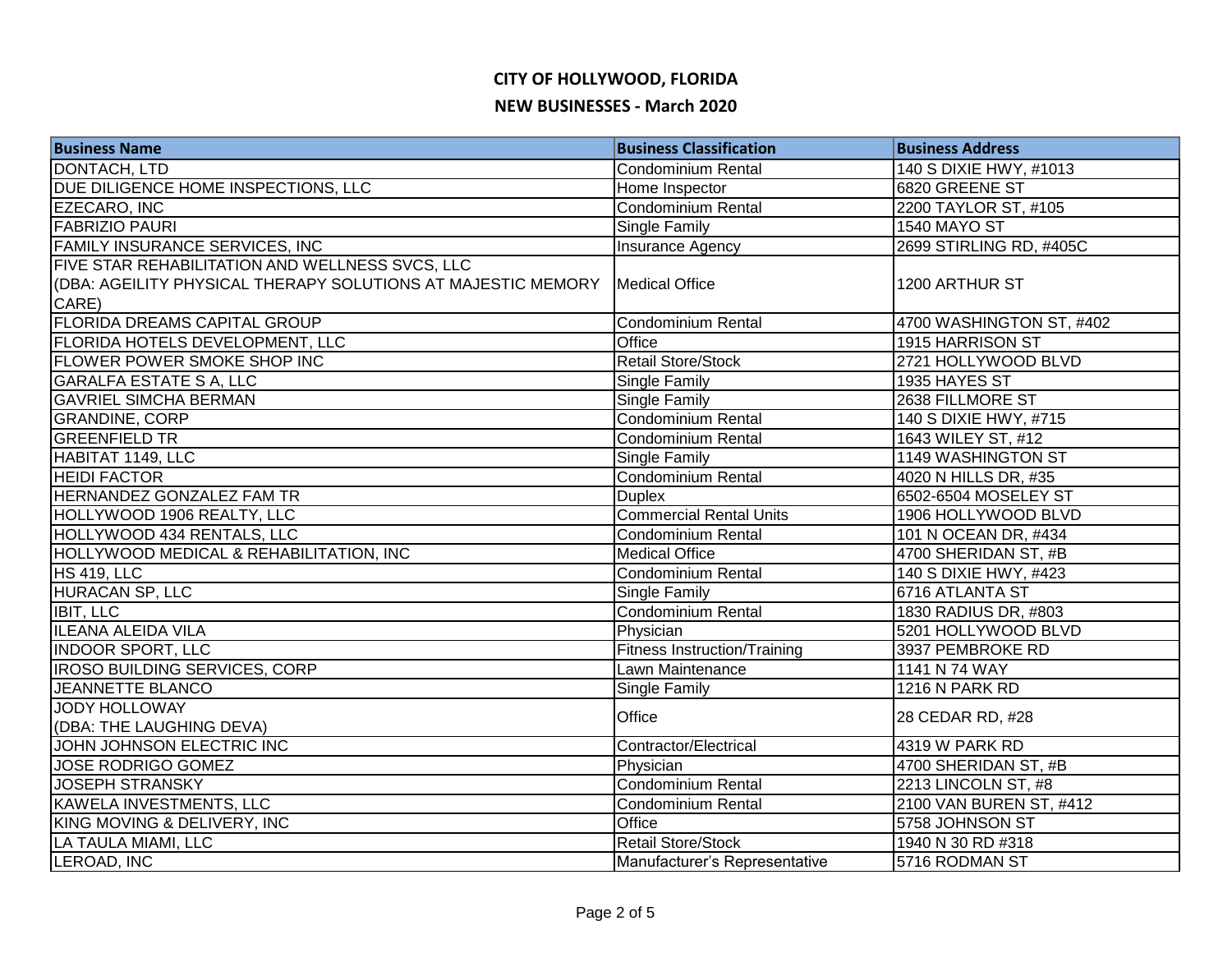# **CITY OF HOLLYWOOD, FLORIDA NEW BUSINESSES - March 2020**

| <b>Business Name</b>                   | <b>Business Classification</b>     | <b>Business Address</b>      |
|----------------------------------------|------------------------------------|------------------------------|
| LH-JC FOOD SERVICES, LLC               | Restaurant/Bar                     | 3000 STIRLING RD, #112       |
| (DBA: CAFE NOIR)                       |                                    |                              |
| <b>LUIS &amp; BLANCA BRYCE</b>         | Single Family                      | 1110 CANELLA LN              |
| LYNMARI, LLC                           | <b>Duplex</b>                      | 6035 PIERCE ST, #1-2         |
| M & S COMPASSIONATE CARE LLC           | <b>Residential Care Facilities</b> | 900 N 24 AVE                 |
| <b>MALACHI JAMES NEWTON</b>            | Small Vendor/Mobile                |                              |
| (DBA: NEWTS CRAB TRAP)                 |                                    |                              |
| <b>MARIO ANONIO SANTIAGO</b>           | Physician                          | 5201 HOLLYWOOD BLVD, #2      |
| <b>MAXHAUS, LLC</b>                    | <b>Duplex</b>                      | 341 S 24 AVE-2 BLDGS         |
| MAYMAAN RESEARCH, LLC                  | Manufacturing                      | 3904 N 29 AVE                |
| <b>MEDICUS DIAGNOSTIC, INC</b>         | <b>Ultrasound Services</b>         | 3595 SHERIDAN ST, #200       |
| <b>MENACHEM LIGHT</b>                  | Single Family                      | 1321 S 16 AVE                |
| MICHEL ZYSERMANN                       | <b>Duplex</b>                      | 601 S 19 AVE, #11            |
| MIND & BODY MED SPA, LLC               | Cosmetologists/Facials             | 509 S 21 AVE, #104           |
| NETA, LLC                              | Condominium Rental                 | 1830 RADIUS DR, #916         |
| NETA, LLC                              | Condominium Rental                 | 2100 VAN BUREN ST, #212      |
| NETA, LLC                              | Condominium Rental                 | 140 S DIXIE HWY, #516        |
| NETA, LLC                              | Condominium Rental                 | 140 S DIXIE HWY, #523        |
| NETA, LLC                              | Condominium Rental                 | 140 S DIXIE HWY, #617        |
| NETA, LLC                              | Condominium Rental                 | 140 S DIXIE HWY, #805        |
| ORIGEN CENTRO HOLISTICO INTEGRAL, CORT | Retail Store/Stock                 | 1940 N 30 RD. #329           |
| <b>ORLANDO GORRA</b>                   | Single Family                      | 5612 BUCHANAN ST             |
| OVERLAND CONTRACTING, INC              | <b>Warehouse Rental</b>            | 4140 SW 30 AVE, 103          |
| PADRAIG & MARCIA BYRNE                 | Single Family                      | 1013 HARRISON ST             |
| PEDRO JAVIER TORT SAADE                | Physician                          | 6030 HOLLYWOOD BLVD, STE 140 |
| PHYSICIANS OF HOLLYWOOD, LLC           | <b>Medical Office</b>              | 5201 HOLLYWOOD BLVD, #2      |
| PINEGROSO, CORP                        | Condominium Rental                 | 101 N OCEAN DR, #410         |
| PINEGROSO, CORP                        | Condominium Rental                 | 101 N OCEAN DR, #412         |
| PINEGROSO, CORP                        | Condominium Rental                 | 101 N OCEAN DR, #440         |
| PINEGROSO, CORP                        | <b>Condominium Rental</b>          | 101 N OCEAN DR, #441         |
| PINEGROSO, CORP                        | <b>Condominium Rental</b>          | 101 N OCEAN DR, #548         |
| PREMIER MOBILE HEALTH SOLUTIONS, INC   | <b>Medical Office</b>              | 4330 SHERIDAN ST, #201-B     |
| PROFESSIONAL HOME HEALTH SERVICES, LLC | Office                             | 6067 HOLLYWOOD BLVD #202     |
| PROFESSIONAL NURSES HOMECARE, INC      | Home Health Care Agency            | 3595 SHERIDAN ST, #204B2     |
| <b>PUUR GROW, LLC</b>                  | Internet Sales                     | 4000 HOLLYWOOD BLVD, #555-S  |
| <b>READY TO GLOW, LLC</b>              | Cosmetologists/Facials             | 3325 HOLLYWOOD BLVD, #203    |
| <b>RED ESTATE, LLC</b>                 | <b>Single Family</b>               | 2239 WASHINGTON ST           |
| <b>RED SUNSHINE ESTATES, LLC</b>       | <b>Broker/Real Estate</b>          | 3595 SHERIDAN ST, #206       |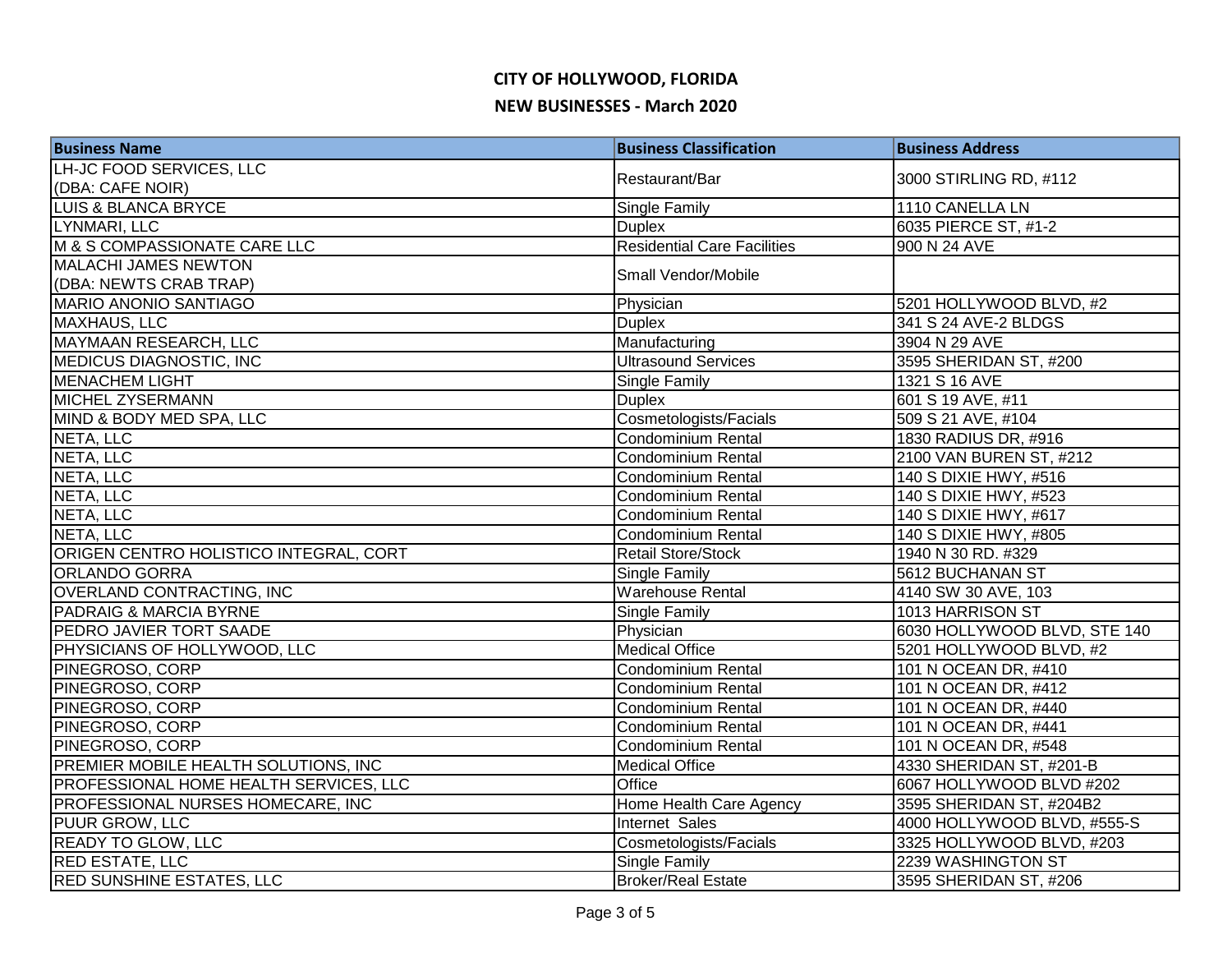# **CITY OF HOLLYWOOD, FLORIDA NEW BUSINESSES - March 2020**

| <b>Business Name</b>                     | <b>Business Classification</b> | <b>Business Address</b>      |
|------------------------------------------|--------------------------------|------------------------------|
| <b>RENEE KUGELMAN</b>                    | Condominium Rental             | 3900 N HILLS DR, #112        |
| RICHARD GERMAN VALENZUELA                | Physician                      | 6030 HOLLYWOOD BLVD, STE 140 |
| RIOCER, LLC                              | Single Family                  | 520 S 26 AVE                 |
| <b>ROBACRIS, LLC</b>                     | Condominium Rental             | 101 N OCEAN DR, #430         |
| <b>ROBERT W WALTER</b>                   | <b>Single Family</b>           | 6331 FARRAGUT ST             |
| <b>SAMUEL PAUL POPINCHALK</b>            | Physician                      | 6030 HOLLYWOOD BLVD, STE 140 |
| <b>SBOR GROUP, LLC</b>                   | Condominium Rental             | 140 S DIXIE HWY, #423        |
| <b>SBOR GROUP, LLC</b>                   | <b>Condominium Rental</b>      | 140 S DIXIE HWY, #1006       |
| SELECTIVE SENIOR LIVING, INC             | Office                         | 531 BRIARWOOD CIR, #2-58     |
| SERIE 809, LLC                           | <b>Barber Shop</b>             | 4616 HOLLYWOOD BLVD          |
| (DBA: UP2U)                              |                                |                              |
| <b>SILVINA Y ARIAS</b>                   | Single Family                  | 3030 GARFIELD ST             |
| SOLINSER TR, SOLINTEC, LLC TRSTEE        | <b>Duplex</b>                  | 1919 THOMAS ST- 2 BLDGS      |
| <b>SOLINSER TR, SOLINTEC, LLC TRSTEE</b> | <b>Single Family</b>           | 2840 FUNSTON ST-2 BLDGS      |
| SOMAR 8282, LLC                          | Single Family                  | 3035 N 57 DR                 |
| SUNNY INVESTMENTS FL V, LLC              | Apt Building (3 or more units) | 2025 WASHINGTON ST           |
| SUNNY INVESTMENTS FL V, LLC              | Apt Building (3 or more units) | 2022 ADAMS ST                |
| <b>SVEEN ERIK ZAMALLOA</b>               | <b>Single Family</b>           | 5850 HAYES ST                |
| TAH 2017-2 BORROWER, LLC                 | <b>Single Family</b>           | 6317 POLK ST                 |
| THE GUARENTEED BEST CHOICE, INC          | <b>Auto Sales</b>              | 5601 PLUNKETT ST,#2          |
| TREX USA FL, LLC                         | Condominium Rental             | 5851 WASHINGTON ST, #88      |
| TROPICAL SIPS AND GRILL, LLC             | Small Vendor/Mobile            |                              |
| (DBA: TROPICAL SIPS)                     |                                |                              |
| UNIVERSAL REPAIR TECHNOLOGIES, INC       | Small Vendor/Mobile            |                              |
| UZI MEIR                                 | <b>Condominium Rental</b>      | 3640 N 56 AVE, #416          |
| VACATION RENTAL ARGENTINA, LLC           | Condominium Rental             | 101 N OCEAN DR, #433         |
| VACATION RENTAL ARGENTINA, LLC           | Condominium Rental             | 101 N OCEAN DR, #465         |
| <b>VERANDA 530, LLC</b>                  | Condominium Rental             | 2130 VAN BUREN ST, #201      |
| VG RE VAN BUREN 613, LLC                 | Single Family                  | 943 VAN BUREN ST             |
| <b>WAWA FLORIDA, LLC</b>                 | Gas/Convenience Store          | 4700 S STATRE RD 7           |
| (DBA: WAWA #5314)                        |                                |                              |
| <b>WE ORGANIZE, LLC</b>                  | Office                         | 2356 N DIXIE HWY             |
| <b>WES AUTOMOTIVE, LLC</b>               | Repair/Auto Body               | 5700 FUNSTON ST, #B          |
| <b>WISE MANAGEMENT SOLUTIONS, LLC</b>    | Single Family                  | 1323 POLK ST - SUBLEASE      |
| <b>WORK NET NETWORK, INC</b>             | Office                         | 917 N NORTHLAKE DR           |
| <b>Z1 TACTICAL SOLUTIONS, LLC</b>        | <b>Security Agency</b>         | 5515 PLUNKETT ST, #202       |
| ZATTY, INC                               | <b>Auto Sales</b>              | 5960 PLUNKETT ST, #A         |
| (DBA: MY AUTO SOURCE)                    |                                |                              |